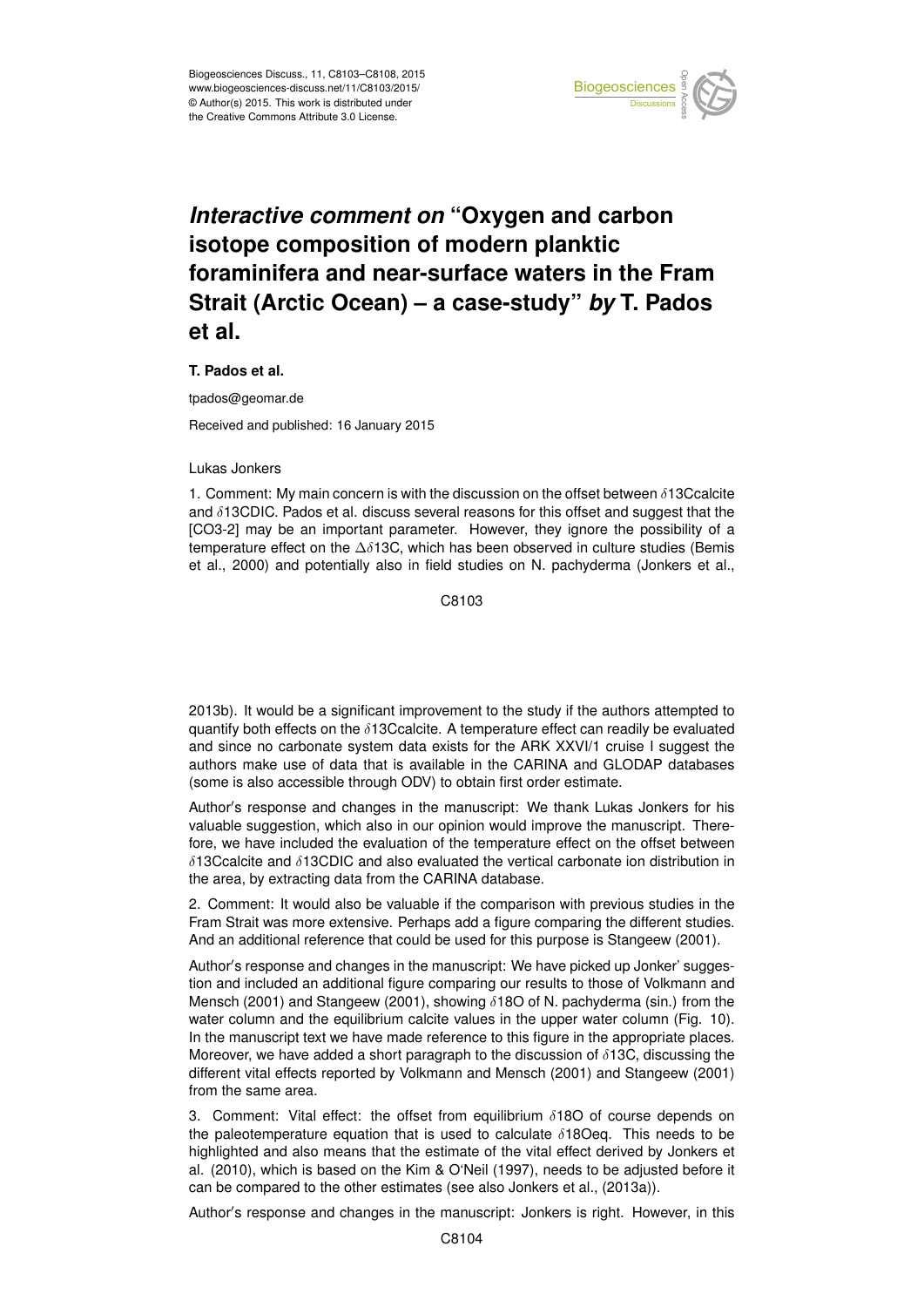case, the adjustment does not change the validity of the respective sentence (that the offsets reported in Jonkers et al., 2010 are smaller than in our study). Nevertheless, we have changed the reference to Jonkers et al., 2013 where the authors mention the same vital effect calculated with the paleotemperature equation of Shackleton (1974) modified after O'Neil (1969).

4. Comment: T. quinqueloba data: it is worthy showing these if they are potentially unreliable due to low amounts of calcite? At the very least, this major caveat needs to be stressed again in the discussion of  $\delta$ 13C.

Author's response and changes in the manuscript: We try to be honest when we state that the scatter observed in the T. quinqueloba data may at least partly result from the low amounts of calcite in the samples and not always represent natural variation of the  $\delta$ 13C and  $\delta$ 18O values. Nevertheless, we think the data should be documented, if only for a comparison with future studies. Unless the editor suggests to remove the figure (Fig. 8 in the original manuscript, Fig. 9 in the revised version) we prefer to keep it in the paper and mention the described inaccuracy again in the discussion chapter.

5. Comment: Seasonality: both N. pachyderma and T. quinqueloba have a growing season that is significantly longer than a month in summer (Jensen, 1998; Jonkers et al., 2010, Kohfeld et al., 1996). The fossil signal will therefore not only reflect maximum temperatures during summer, but integrate the entire growing season and hence incorporate lower temperatures as well. This could also help to explain the difference between the (snap)shot plankton tow data and the sediment data.

Author's response and changes in the manuscript: To our knowledge, the timing and length of the growing seasons of N. pachyderma and T. quinqueloba in ice-covered and seasonally open waters are still somewhat elusive. Kohfeld et al. (1996) report on maximum fluxes in a 2 week-long bloom event at the beginning of August (in the Northeast Water Polynya). Similar observations were made by Wolfteich (1994) on the Iceland Plateau. On the other hand, in the Irminger Sea the growing season seems

C8105

to be much longer (Jonkers et al., 2010). One may speculate that seasonally and interannually variable factors (ice drift, arrival of the ice margin at the particular stations, remaining coverage by patchy sea ice) play an important role, and from our limited database it seems impossible to draw conclusions in the length of the growing season (it would also go beyond the scope of our manuscript). Nevertheless, we thank Jonkers for his comment, which we gratefully pick up and mention the length of the growing season as one of the unknowns in our manuscript. In the end, however, we can only stick with a comparison of what we have: data from the water column and from the sea floor...

6. Comment: Effect of eddies and temporal temperature variability: how sensible is it to compare shell chemistry to snapshots of hydrography when foraminifera reflect ambient water conditions over their entire life span? Part of the offsets between water column and test  $\delta$ 18O and  $\delta$ 13C could potentially be explained by mesoscale variability (which is visible in Fig. 2). In addition the estimates of advection distance (Von Gyldenfeldt et al., 2000) represent only the sinking phase (i.e. after death of the foram). During its life stage, a test can be advected over greater lengths.

Author's response and changes in the manuscript: Lukas Jonkers' comment touches a weakness of all studies so far using plankton tows and water samplers: both instruments always reveal the situation only at the time of sampling. Ideally (to get full insight into the system), samples should be obtained every two weeks or so at exactly the same positions along a transect, again and again over a time period of several months – an effort that is so demanding on shiptime that has not been performed in the Fram Strait or other places in the Nordic Seas, at least to our knowledge. For the moment, we have to live with snapshot data of foraminifers and can compare them to water data from the same day and to what we know about intraseasonal variability. We agree that such mesoscale variability might also influence the offset between the isotope values of the water column and the foraminifera samples. However, the temperature anomalies that are revealed from Figure 2 are not reflected in the offsets